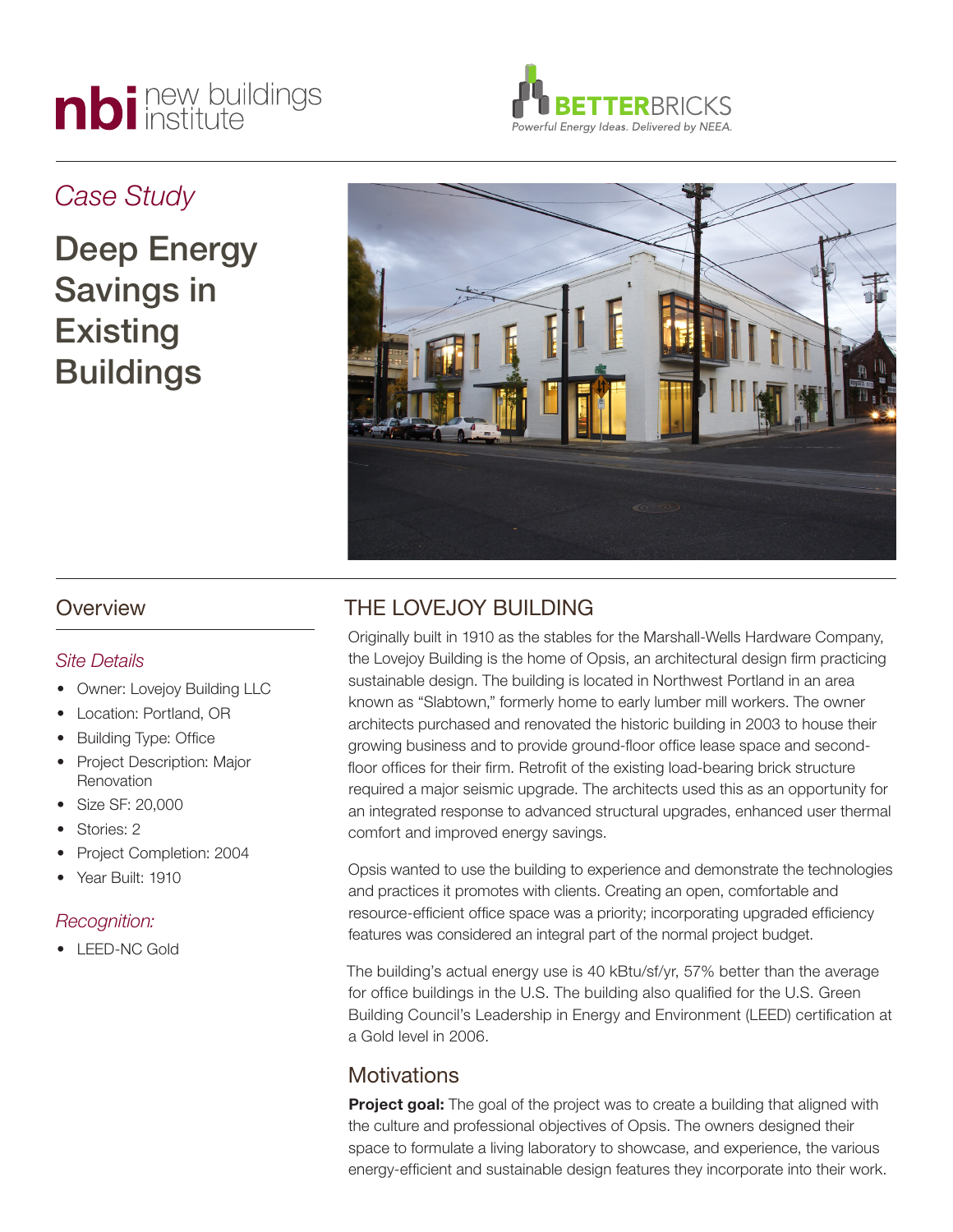Creating an open, comfortable and resource-efficient office space was a priority.



According to one of the owners, James Meyer:

*"There can be a disconnect for architects to understand the real world and what it means to be the one to write the check. We wanted to 'walk the talk' as proponents of green building design for our clients."*

**Rationale and economic criteria for selecting energy efficiency options:** 

The architects at Opsis placed priority on a large uninterrupted office space supporting an open collaborative work environment. An in-floor hydronic heating and cooling system was chosen to optimize open space as well as to provide greater individual thermal comfort. Vertical and horizontal glazing offered everyone access to an effectively daylit work environment and enhanced views to the outside. Opsis recognized the common tendency to consider energy efficiency measures as "add-ons" that can be value-engineered out during costcutting sessions. The firm's design approach demonstrated a holistic integration of all components, with efficiency as an imbedded part inseparable from the design and project program.

**Barriers and resolutions to energy efficiency measures:** Opsis wanted to incorporate as many energyefficient measures into the building as possible, and it was able to include almost everything it considered. Lighting controls, operable windows and night flush were some of the measures for which the owners were willing to pay more. Radiant concrete walls were studied but were determined to be cost-ineffective.

## Technologies and Design Strategies

The project included a whole-building envelope upgrade (the building was not occupied during the renovation). The additional efficiency strategies outlined below were incorporated into the 13,660 sf occupied by Opsis. A subtenant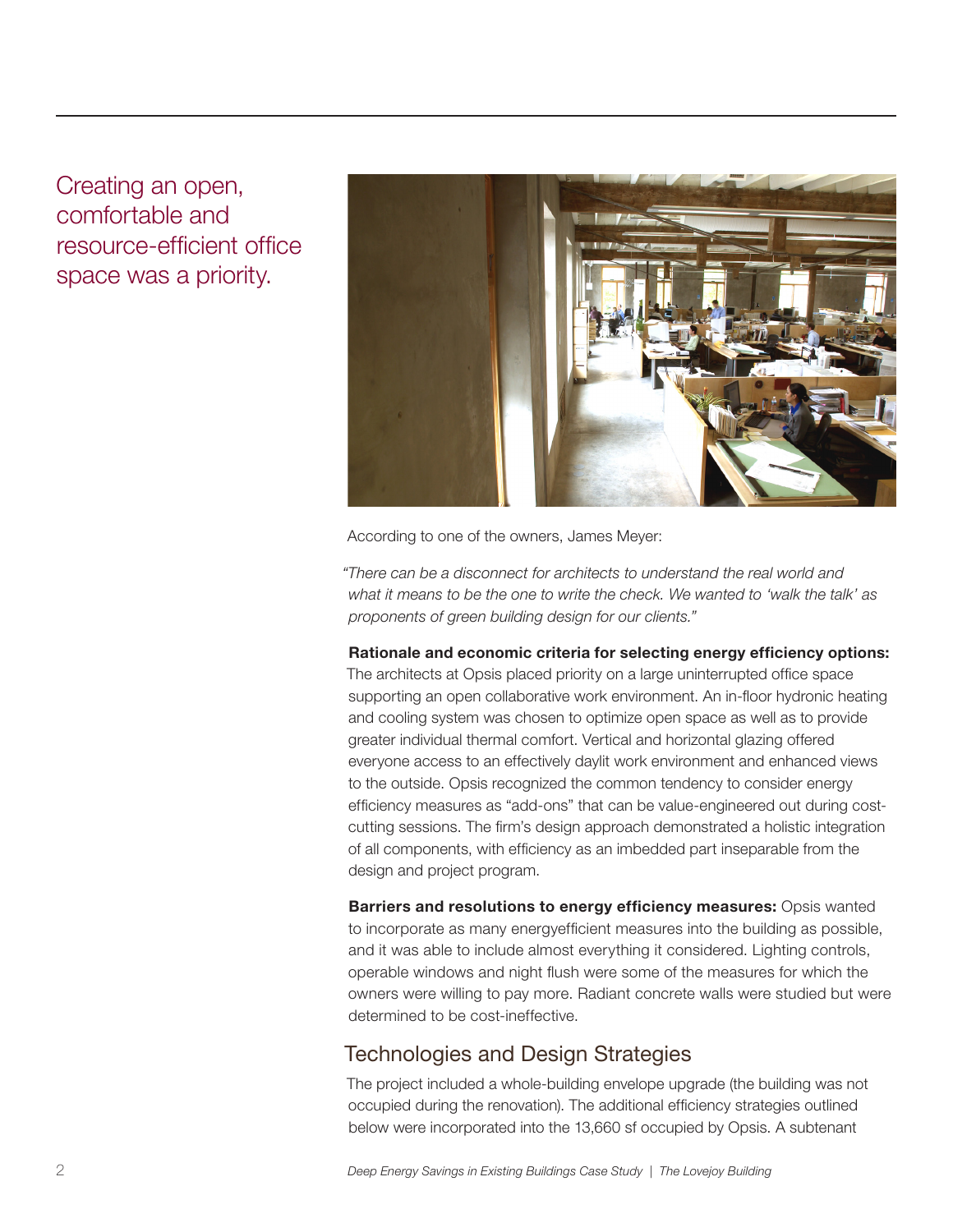An in-floor hydronic heating and cooling system was chosen to optimize open space as well as to provide greater individual thermal comfort.

#### *Efficiency Measures*

- High thermal-mass envelope
- In-floor radiant slab with hydronic heating and cooling
- Night cool air purge
- Low-E glazing
- Automated sunshades
- **Skylights**
- Dimmable ballasts with integrated daylight controls
- Demand control ventilation with CO2 sensors
- • Open office with light surfaces
- Energy management control system

leases the remaining area, which has three different mechanical systems; the owners currently have efficiency or green tenant lease requirements.

**HVAC:** An in-floor PEX pipe hydronic system provides the building's primary heating and cooling, coupled with an integrated natural ventilation strategy using windows, skylights and ventilators. In the winter, water runs through the thermal mass, creating a stable temperature range while introducing heat low in the space. In the summer, the building is set for a night purge: cool night air introduced into the building removes the heat gains of the previous day, leaving the space cool for the next morning. In addition, the radiant slab hydronic system collects heat out of the slab, running the water through a rooftop chiller where the heat is removed; the cool water is then recycled back through the in-slab piping system. The radiant floor strategy requires significantly less space for equivalent heating and cooling than a material- and energy-intensive forced air system, with the additional benefit of less recirculated air, resulting in improved air quality and human comfort.

**Envelope:** A seismic upgrade required adding to the thermal mass of the building. New high fly-ash concrete perimeter walls and a concrete floor system were poured in place, with the added benefit of improving the efficiency of heating and cooling the building by increasing its thermal mass. The original windows were enlarged to improve views and bring light deep into the space. The addition of 14 skylights provides additional natural light to the top floor of the building. Low-E high-efficiency glass is used to minimize heat, and operable windows are controlled by the building management system to maintain temperature and air quality. Automated sunshades on the west face of the building block unwanted light and heat gains.

**Lighting:** The primary lighting system is suspended direct/indirect T8 fixtures with dimmable ballasts. The lighting system includes integrated daylighting controls to automatically dim electrical light.

**Daylighting:** The office space was modeled for uniform natural balanced daylight using a heliodon at the Energy Studies and Buildings Laboratory in Portland. Daylighting strategies include open office space, enlarged windows, skylights and a white ceiling for reflective purposes. Daylight controls reduce electric lighting, and west facing exterior automated sunshades reduce glare and heat gain.

**Controls:** The lighting and HVAC systems are controlled by a wholebuilding Energy Management Control System (EMCS) and sensors. The digital system modulates lighting according to daylight levels with zoned photocell sensors located on the open office ceiling. Automated sunshades on the west face of the building are controlled by photocells set to an astronomical clock. Rather than using the standard fixed ventilation rates per person based on assumed full occupancy, Opsis uses carbon dioxide (CO<sup>2</sup>)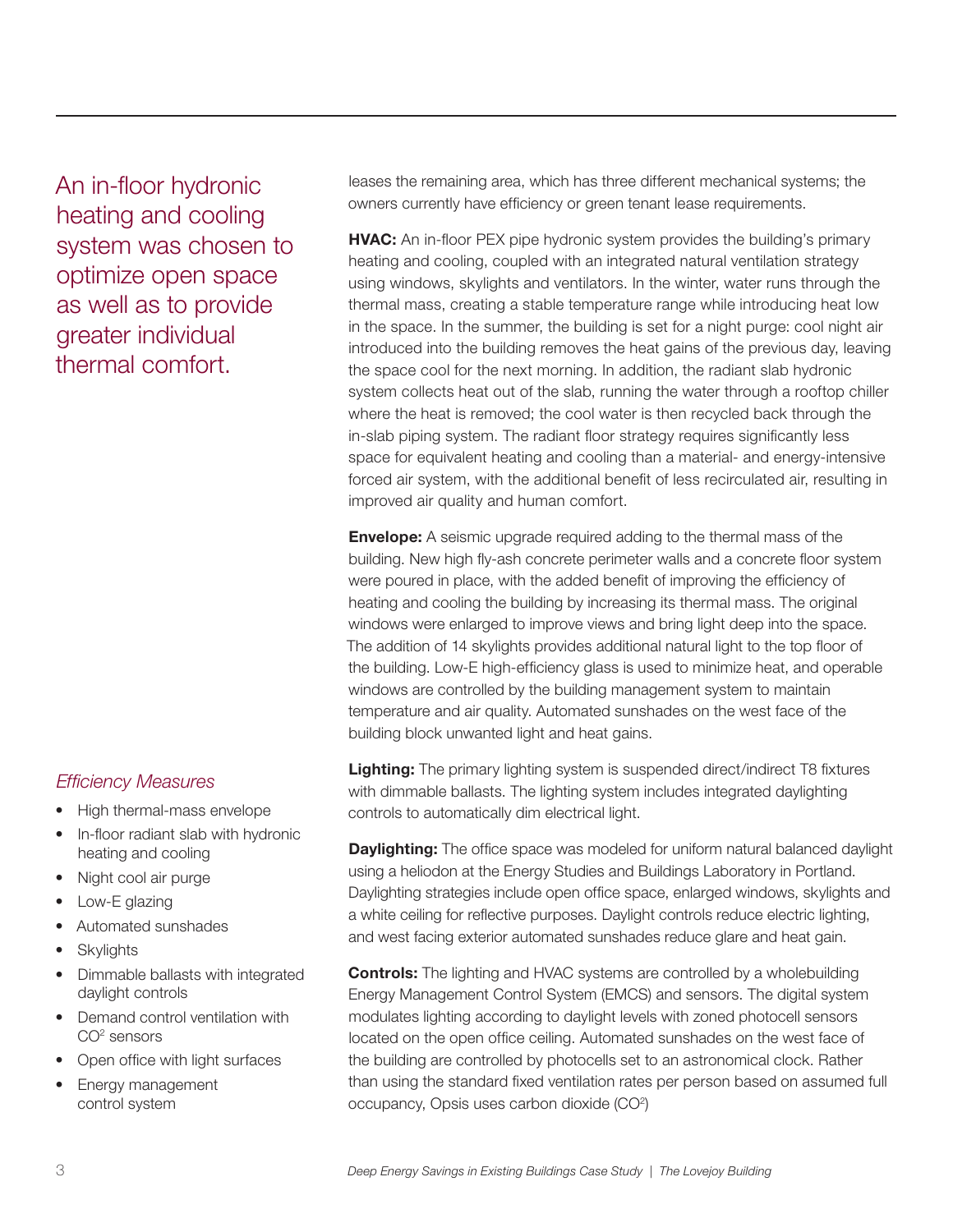Daylight controls reduce electric lighting, and west facing exterior automated sunshades reduce glare and heat gain.

sensors in the office to interpret occupancy density. This system of CO<sup>2</sup> sensors, known as Demand Control Ventilation (DCV), sends data to the building management system to modulate ventilation air (which requires energy for conditioning) to accommodate actual occupancy needs.

**Plug Load Management:** When the staff at Opsis moved into their new space, they replaced their old CRT monitors with more energy-efficient flat screens. Opsis recently installed an electricity management monitoring system to review plug loads and energy usage in real time.

**Commissioning:** The project included enhanced commissioning, and the electricity management monitoring system allows for feedback to direct ongoing commissioning.

**Monitoring systems:** The building has two electrical meters, one for Opsis and the other for its tenant.

**Post-Renovation Additional Measures:** The original Direct Digital Controls (DDC) purchased for the building were reasonably-priced, but they lacked clear feedback and guidance. After three years, Opsis bought higher-end, more user-friendly controls.

**Renewables:** A photovoltaic system on the roof provides 2,500-watt maximum output – enough to power six workstation computer environments.

## Energy Performance

#### **Energy Use per square foot Comparison**



\* Comparable office average energy use from the Energy Star Portfolio Manager program based on like type, size,

occupancy, hours, and climate - determined from statistical analysis of the CBECS dataset

\*\*Average energy use for all U.S. Office buildings through the Commercial Building Energy Consumption Survey (CBECS)

#### *Energy Performance*



*\* CBECS – U.S. DOE Energy Information Agency's Commercial Building Energy Use Index 2003*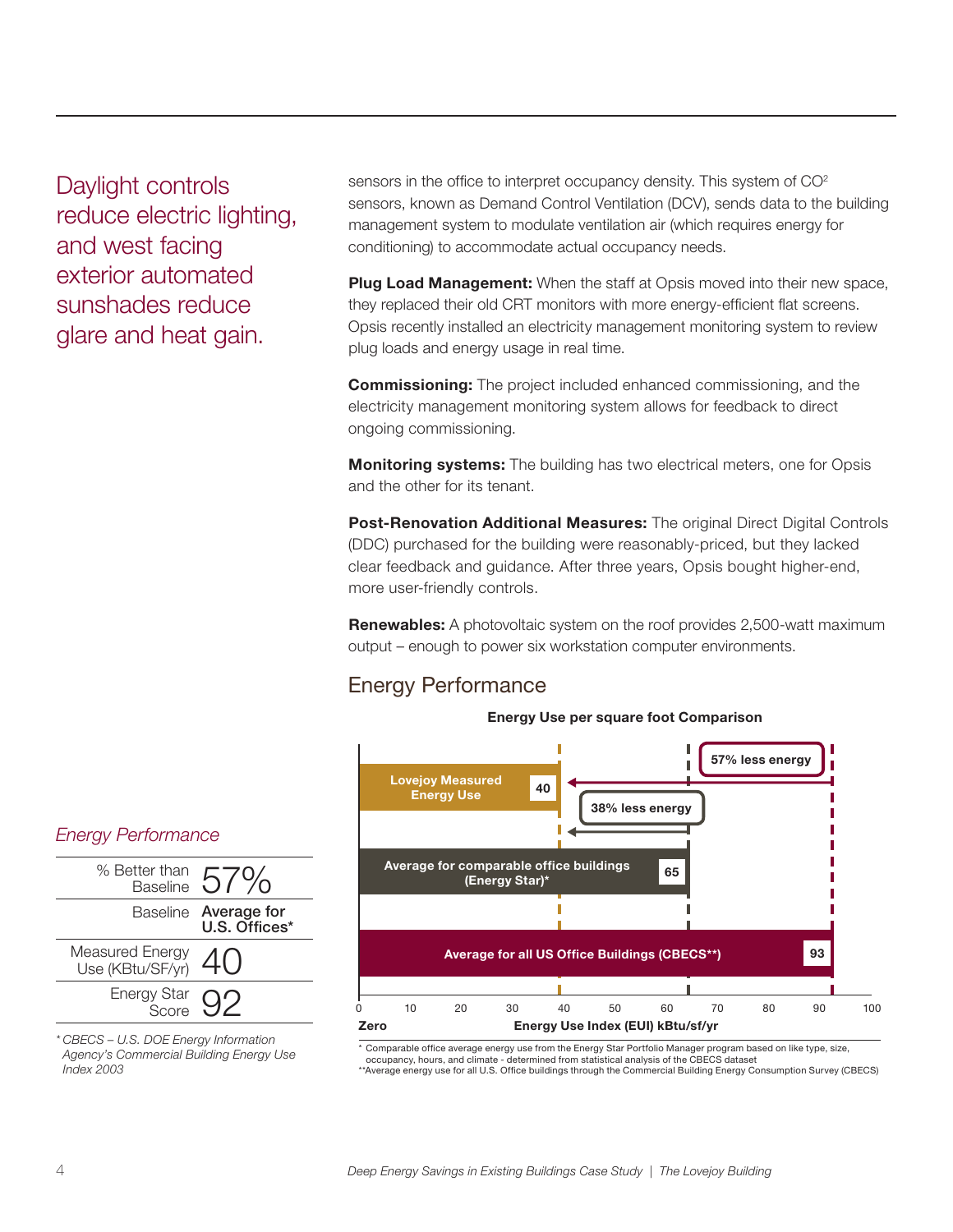During 2010 the owners calculated a cost savings of over \$5,000 in energy (gas and electric) compared to the predicted energy costs for the renovated building through the LEED design model.

Energy performance/savings: Opsis has been tracking its monthly gas and electric bills since 2008. In 2010, energy use was 40 kBtu/sf/yr (EUI<sup>1</sup>) for the Opsis office space area – 57% less energy per square foot than the average for offices in the U.S.<sup>2</sup> The U.S. office energy average is a good basis for quickly comparing buildings of the same type. A more specific comparison can be made through the Energy Star Portfolio Manager program, which determines the energy use of comparable buildings of like type, size, hours of use and climate. In this example, the Energy Star program calculation showed that comparable buildings would use less energy than the average U.S. office building, yet the Lovejoy performs even better – using 38% less energy than the Energy Star estimate.

The Lovejoy Building earned an ENERGY STAR score of 92 (out of 100), placing it in the top 10% of office buildings in the U.S. for energy performance. During 2010 the owners calculated a cost savings of over \$5,000 in energy (gas and electric) compared to the predicted energy costs for the renovated building through the LEED design model.

The Lovejoy Building showcases the energy efficiency potential of an older building upgraded with readily-available energy technologies and thoughtful design. The owners' interest in the energy features and continual monitoring increases the likelihood of success and provides a real-world example to their clients.

## Financial

#### **Total project cost:** \$2,300,000, \$115/sf

**Funding:** The owners used a construction loan to finance the building, receiving an Oregon Business Energy Tax Credit (BETC), but felt they were not as aggressive as they could have been in pursuing additional tax credits. They decided against registering the building as a historic landmark, thus giving up the associated tax credits, in order to retain the flexibility to enlarge the exterior windows and add sunshades. Opsis also chose not to go beyond LEED-NC Gold due to cost. According to James Meyer:

*"We took everything as far as we could within a tight budget and were able to prove that if you are smart with the design, you can achieve LEED-Gold cost-effectively."*

## Project Results

**Competitive positioning in the market:** Because the building is LEED-Gold, Opsis has been able to attract tenants committed to sustainability. While this does not necessarily mean higher rents, the space has been

<sup>1</sup> An Energy Use Intensity (EUI) is the total energy (gas and electric) used in thousands (k) of British thermal units (Btu) divided by the square feet (sf) of the space – resulting in a commonly-used metric of kBtu/sf.

<sup>2</sup> CBECS – The Energy Information Agency's Commercial Buildings Energy Consumption Survey 2003.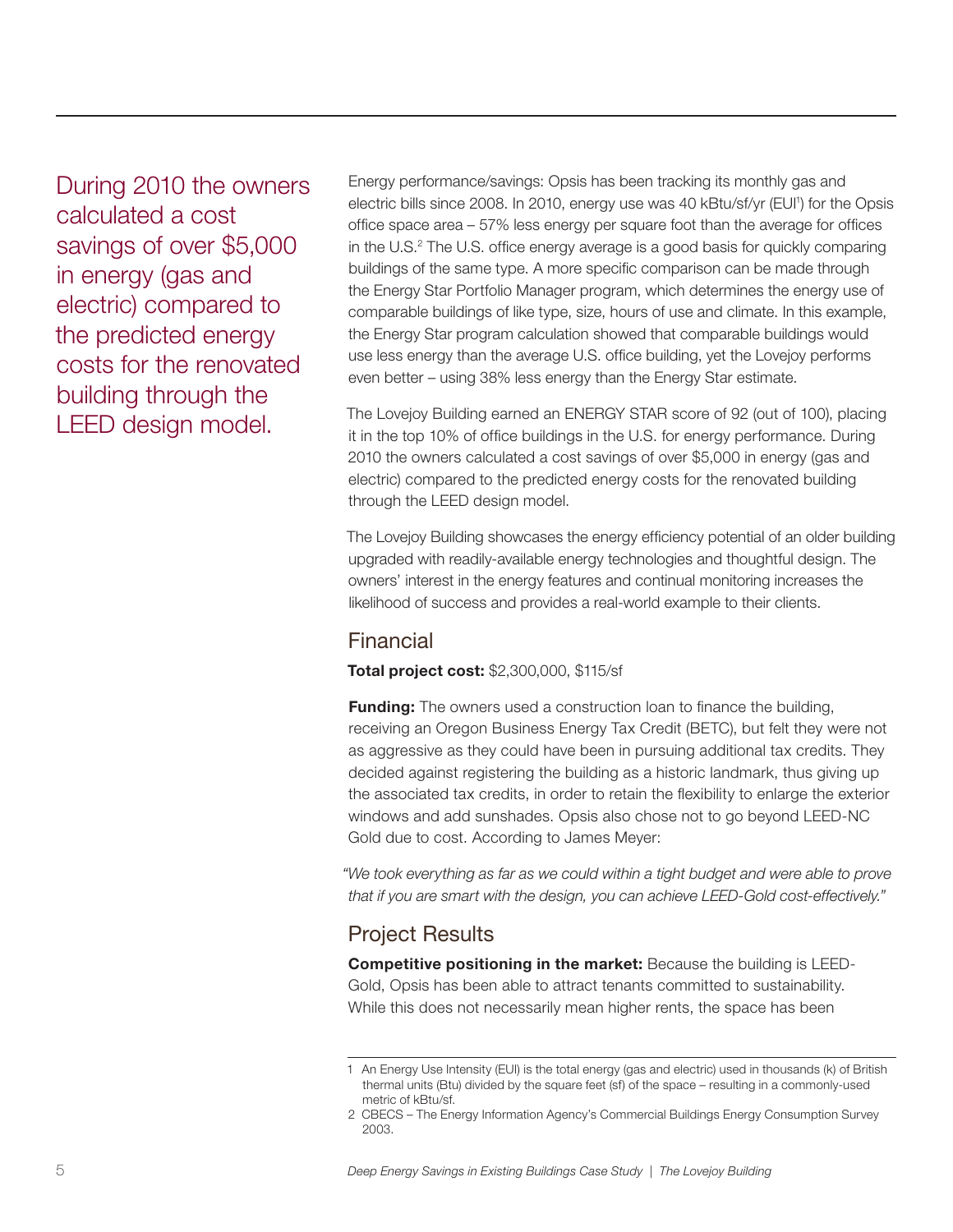continuously occupied since it was constructed. The current tenant is an open source web design software company.

**Staff education/user satisfaction:** Opsis has a staff policy regarding turning off lights and computers when not in use. They did a Post- Occupancy Survey and found the majority of their employees were "satisfied" or "very satisfied" with their renovated work environment. Daylighting received the most positive response from users. When asked their levels of satisfaction with the quality of daylighting in the building, 70% of employees responded "very satisfied" and 30% "satisfied." Eighty percent of employees surveyed "strongly agreed" that working in a building that uses less energy and fewer resources was important to them, and the balance (20%) "agreed" that it was important.

**Innovation and Lessons Learned:** The architects at Opsis believe the most innovative aspect of their building is the in-floor hydronic heating and cooling system, as it is not common practice to incorporate both. The energy efficiency of the system has matched their high expectations and the user comfort has exceeded them. Although the straightforward daylighting strategy is not hightech, they consider this aspect of the project very successful and most enjoyable.

## Acknowledgements and Sources

#### **Project Team:**

- Owner and Architect: Opsis Architecture LLP
- General Contractor: Gray Purcell
- Mechanical Engineer: Interface Engineering, Inc
- • Electrical Engineer: Greenway Electric
- Sustainability Consultant: Brightworks

#### **Sources:**

- Opsis: James Meyer, owner and principal
- Opsis: Randall Heeb and Chris Brown, architects
- Lovejoy Opsis Building case study
- Integrated Design in Contemporary Architecture by Kiel Moe

**Photos:** Courtesy of Opsis Architecture/Gene Faulkner

#### **Research and Development:**

• New Buildings Institute (NBI): Liz Whitmore, Cathy Higgins, Mark Lyles